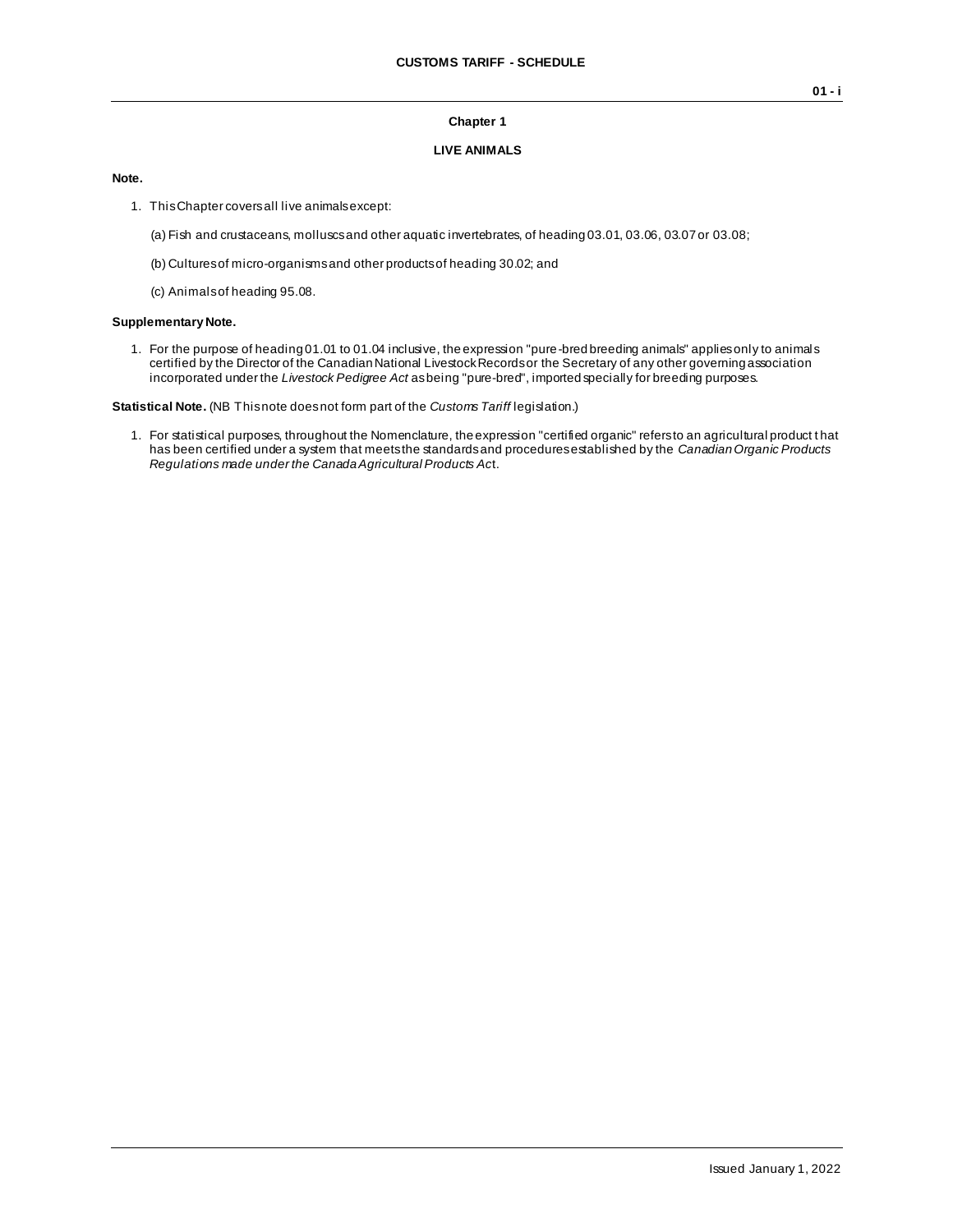# **CUSTOMS TARIFF - SCHEDULE**

| <b>Tariff</b><br>Item | <b>SS</b> | <b>Description of Goods</b>                                  | Unit of<br>Meas.                | <b>MFN</b><br><b>Tariff</b> | <b>Applicable</b><br><b>Preferential Tariffs</b>                                                                   |
|-----------------------|-----------|--------------------------------------------------------------|---------------------------------|-----------------------------|--------------------------------------------------------------------------------------------------------------------|
| 01.01                 |           | Live horses, asses, mules and hinnies.                       |                                 |                             |                                                                                                                    |
|                       |           | -Horses:                                                     |                                 |                             |                                                                                                                    |
|                       |           | 0101.21.00 00 - - Pure-bred breeding animals                 | <b>NMB</b>                      | Free                        | CCCT, LDCT, GPT, UST,<br>MXT, CIAT, CT, CRT, IT,<br>PT, COLT, JT, PAT, HNT,<br>KRT, CEUT, UAT,<br>CPTPT, UKT: Free |
| 0101.29.00            |           | - -Other                                                     |                                 | Free                        | CCCT, LDCT, GPT, UST,<br>MXT, CIAT, CT, CRT, IT,<br>PT, COLT, JT, PAT, HNT,<br>KRT, CEUT, UAT,<br>CPTPT, UKT: Free |
|                       |           |                                                              | <b>NMB</b><br><b>NMB</b><br>NMB |                             |                                                                                                                    |
| 0101.30.00 00 - Asses |           |                                                              | NMB                             | Free                        | CCCT, LDCT, GPT, UST,<br>MXT, CIAT, CT, CRT, IT,<br>PT, COLT, JT, PAT, HNT,<br>KRT, CEUT, UAT,<br>CPTPT, UKT: Free |
| 0101.90.00 00 -Other  |           |                                                              | <b>NMB</b>                      | Free                        | CCCT, LDCT, GPT, UST,<br>MXT, CIAT, CT, CRT, IT,<br>PT, COLT, JT, PAT, HNT,<br>KRT, CEUT, UAT,<br>CPTPT, UKT: Free |
| 01.02                 |           | Live bovine animals.                                         |                                 |                             |                                                                                                                    |
|                       |           | -Cattle:                                                     |                                 |                             |                                                                                                                    |
| 0102.21.00            |           | --Pure-bred breeding animals                                 |                                 | Free                        | CCCT, LDCT, GPT, UST,<br>MXT, CIAT, CT, CRT, PT,<br>COLT, JT, PAT, HNT,<br>KRT, CEUT, UAT,<br>CPTPT, UKT: Free     |
|                       |           | 10 - - - - <i>- Dairy …………………………………………………………………………………</i> …… | NMB<br>NMB                      |                             |                                                                                                                    |
| 0102.29.00            |           | - -Other                                                     |                                 | Free                        | CCCT, LDCT, GPT, UST,<br>MXT.CIAT.CT.CRT.PT.<br>COLT, JT, PAT, HNT,<br>KRT, CEUT, UAT,<br>CPTPT, UKT: Free         |
|                       |           |                                                              | NMB<br>NMB                      |                             |                                                                                                                    |
|                       |           | -Buffalo:                                                    |                                 |                             |                                                                                                                    |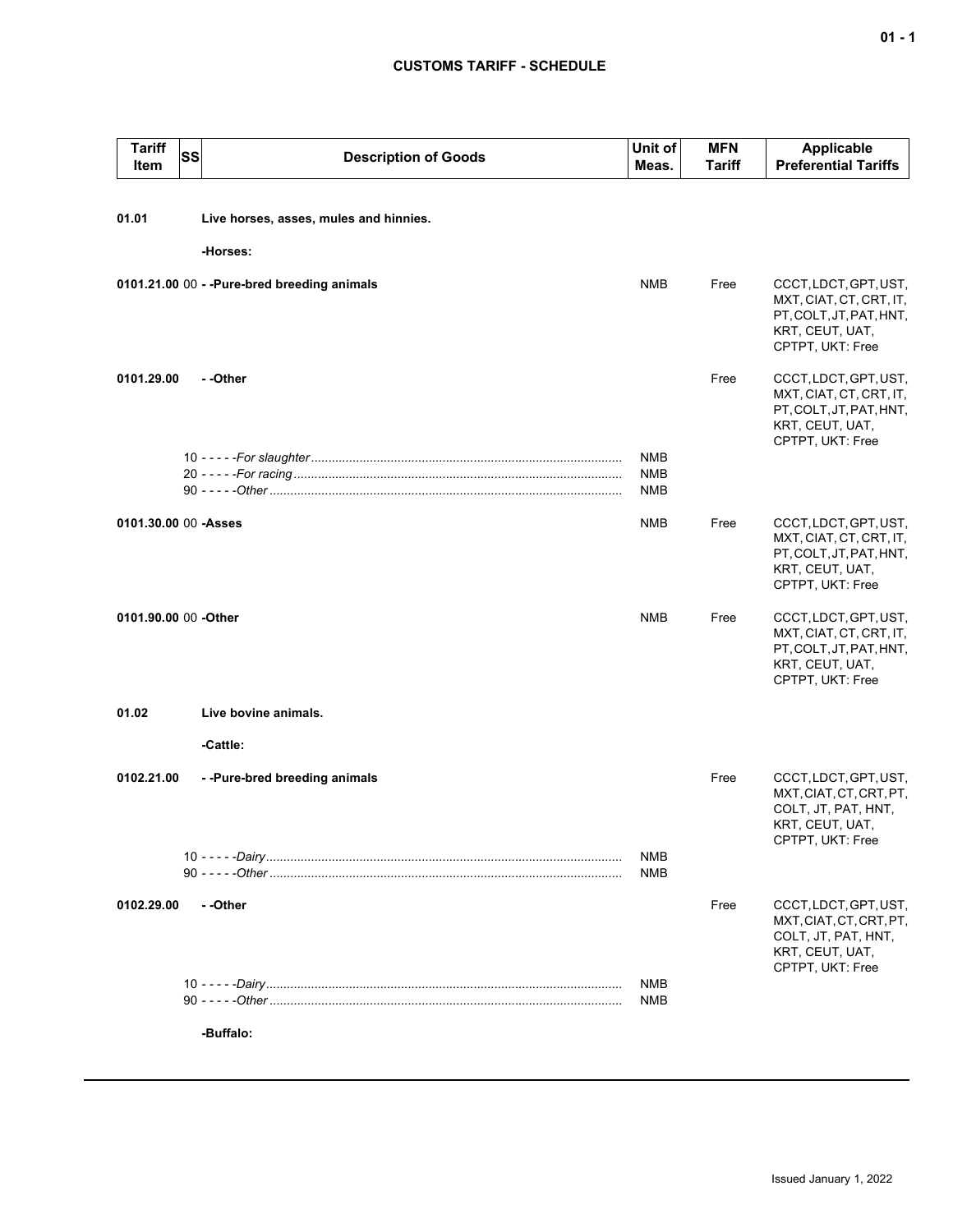| <b>Tariff</b><br><b>SS</b> | <b>Description of Goods</b>                  | Unit of           | <b>MFN</b>    | <b>Applicable</b>                                                                                              |
|----------------------------|----------------------------------------------|-------------------|---------------|----------------------------------------------------------------------------------------------------------------|
| Item                       |                                              | Meas.             | <b>Tariff</b> | <b>Preferential Tariffs</b>                                                                                    |
|                            | 0102.31.00 00 - - Pure-bred breeding animals | <b>NMB</b>        | Free          | CCCT, LDCT, GPT, UST,<br>MXT, CIAT, CT, CRT, PT,<br>COLT, JT, PAT, HNT,<br>KRT, CEUT, UAT,<br>CPTPT, UKT: Free |
| 0102.39.00 00 - - Other    |                                              | <b>NMB</b>        | Free          | CCCT, LDCT, GPT, UST,<br>MXT, CIAT, CT, CRT, PT,<br>COLT, JT, PAT, HNT,<br>KRT, CEUT, UAT,<br>CPTPT, UKT: Free |
| 0102.90.00 00 -Other       |                                              | <b>NMB</b>        | Free          | CCCT, LDCT, GPT, UST,<br>MXT, CIAT, CT, CRT, PT,<br>COLT, JT, PAT, HNT,<br>KRT, CEUT, UAT,<br>CPTPT, UKT: Free |
| 01.03                      | Live swine.                                  |                   |               |                                                                                                                |
|                            | 0103.10.00 00 -Pure-bred breeding animals    | <b>NMB</b>        | Free          | CCCT, LDCT, GPT, UST,<br>MXT, CIAT, CT, CRT, PT,<br>COLT, JT, PAT, HNT,<br>KRT, CEUT, UAT,<br>CPTPT, UKT: Free |
|                            | -Other:                                      |                   |               |                                                                                                                |
|                            | 0103.91.00 00 - - Weighing less than 50 kg   | <b>NMB</b>        | Free          | CCCT, LDCT, GPT, UST,<br>MXT, CIAT, CT, CRT, PT,<br>COLT, JT, PAT, HNT,<br>KRT, CEUT, UAT,<br>CPTPT, UKT: Free |
|                            | 0103.92.00 00 - - Weighing 50 kg or more     | <b>NMB</b>        | Free          | CCCT, LDCT, GPT, UST,<br>MXT, CIAT, CT, CRT, PT,<br>COLT, JT, PAT, HNT,<br>KRT, CEUT, UAT,<br>CPTPT, UKT: Free |
| 01.04                      | Live sheep and goats.                        |                   |               |                                                                                                                |
| 0104.10.00                 | -Sheep                                       |                   | Free          | CCCT, LDCT, GPT, UST,<br>MXT, CIAT, CT, CRT, PT,<br>COLT, JT, PAT, HNT,<br>KRT, CEUT, UAT,<br>CPTPT, UKT: Free |
|                            |                                              | NMB<br><b>NMB</b> |               |                                                                                                                |
| 0104.20.00                 | -Goats                                       |                   | Free          | CCCT, LDCT, GPT, UST,<br>MXT, CIAT, CT, CRT, PT,<br>COLT, JT, PAT, HNT,<br>KRT, CEUT, UAT,<br>CPTPT, UKT: Free |
|                            |                                              | NMB<br><b>NMB</b> |               |                                                                                                                |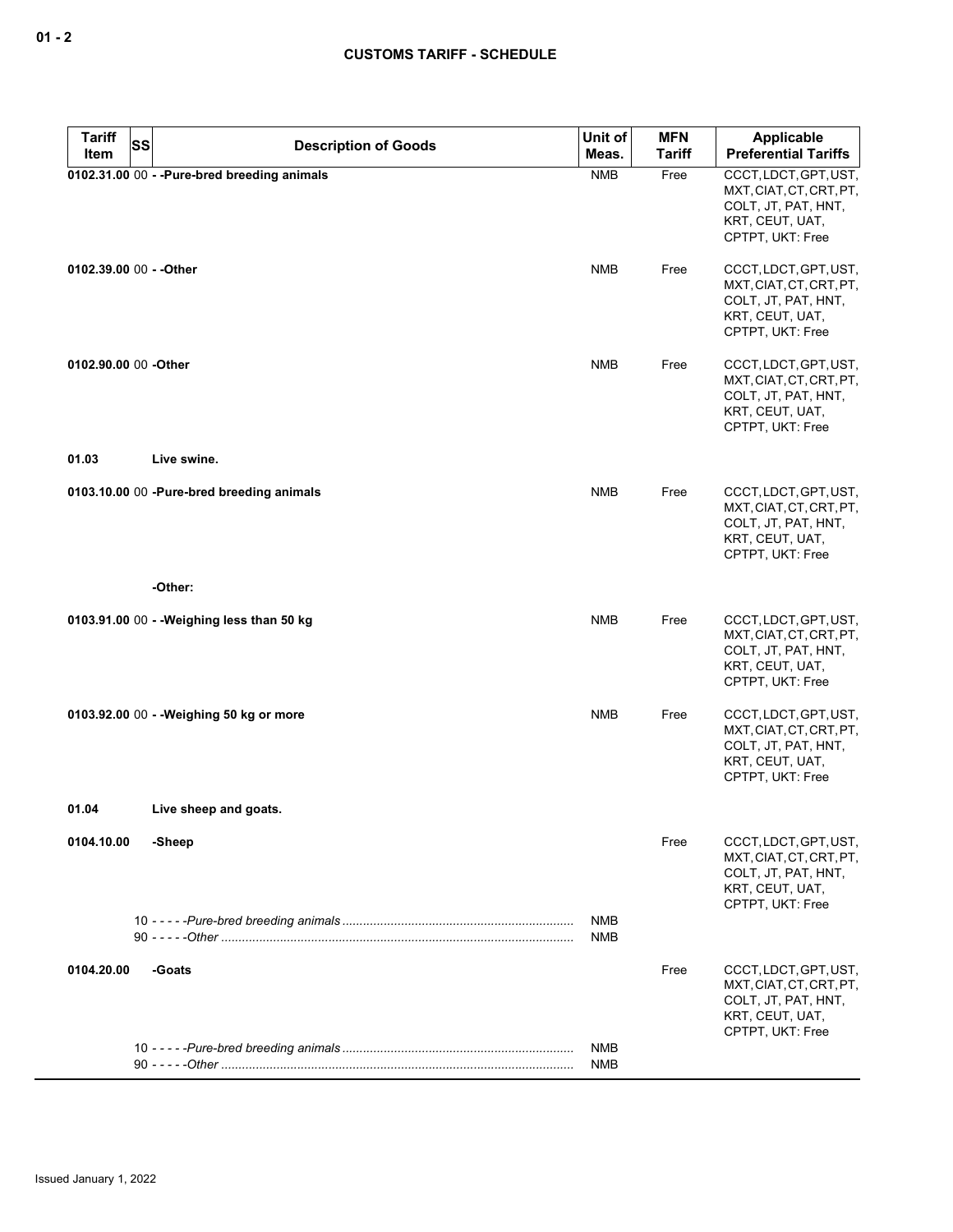| <b>Tariff</b><br>Item     | SS | <b>Description of Goods</b>                                                                                      | Unit of<br>Meas. | <b>MFN</b><br><b>Tariff</b>            | <b>Applicable</b><br><b>Preferential Tariffs</b>                                                               |
|---------------------------|----|------------------------------------------------------------------------------------------------------------------|------------------|----------------------------------------|----------------------------------------------------------------------------------------------------------------|
| 01.05                     |    | Live poultry, that is to say, fowls of the species Gallus domesticus,<br>ducks, geese, turkeys and guinea fowls. |                  |                                        |                                                                                                                |
|                           |    | -Weighing not more than 185 g:                                                                                   |                  |                                        |                                                                                                                |
| 0105.11                   |    | --Fowls of the species Gallus domesticus                                                                         |                  |                                        |                                                                                                                |
|                           |    | $0105.11.1000 - -$ For breeding purposes                                                                         | <b>NMB</b>       | Free                                   | CCCT, LDCT, GPT, UST,<br>MXT, CIAT, CT, CRT, PT,<br>COLT, JT, PAT, HNT,<br>KRT, CEUT, UAT,<br>CPTPT, UKT: Free |
|                           |    | --- Broilers for domestic production:                                                                            |                  |                                        |                                                                                                                |
|                           |    | 0105.11.21 00 - - - - Within access commitment                                                                   | <b>NMB</b>       | $0.86$ ¢each                           | CCCT, LDCT, UST, CT,<br>PT, COLT, JT, CEUT,<br>UAT, CPTPT, UKT: Free                                           |
|                           |    | 0105.11.22 00 - - - - Over access commitment                                                                     | NMB              | 238% but not<br>less than<br>30.8¢each |                                                                                                                |
| 0105.11.90 00 - - - Other |    |                                                                                                                  | <b>NMB</b>       | Free                                   | CCCT, LDCT, GPT, UST,<br>MXT, CIAT, CT, CRT, PT,<br>COLT, JT, PAT, HNT,<br>KRT, CEUT, UAT,<br>CPTPT, UKT: Free |
| 0105.12                   |    | - -Turkeys                                                                                                       |                  |                                        |                                                                                                                |
|                           |    | $0105.12.1000 - -$ For breeding purposes                                                                         | <b>NMB</b>       | Free                                   | CCCT, LDCT, GPT, UST,<br>MXT, CIAT, CT, CRT, PT,<br>COLT, JT, PAT, HNT,<br>KRT, CEUT, UAT,<br>CPTPT, UKT: Free |
| 0105.12.90 00 - - - Other |    |                                                                                                                  | <b>NMB</b>       | 8%                                     | CCCT, LDCT, GPT, UST,<br>MXT, CT, CRT, PT,<br>COLT, JT, PAT, HNT,<br>KRT, CEUT, UAT,<br>UKT: Free<br>CPTPT: 4% |
| 0105.13                   |    | - -Ducks                                                                                                         |                  |                                        |                                                                                                                |
|                           |    | $0105.13.100 - -$ For breeding purposes                                                                          | <b>NMB</b>       | Free                                   | CCCT, LDCT, GPT, UST,<br>MXT, CIAT, CT, CRT, PT,<br>COLT, JT, PAT, HNT,<br>KRT, CEUT, UAT,<br>CPTPT, UKT: Free |

 $\mathbf{I}$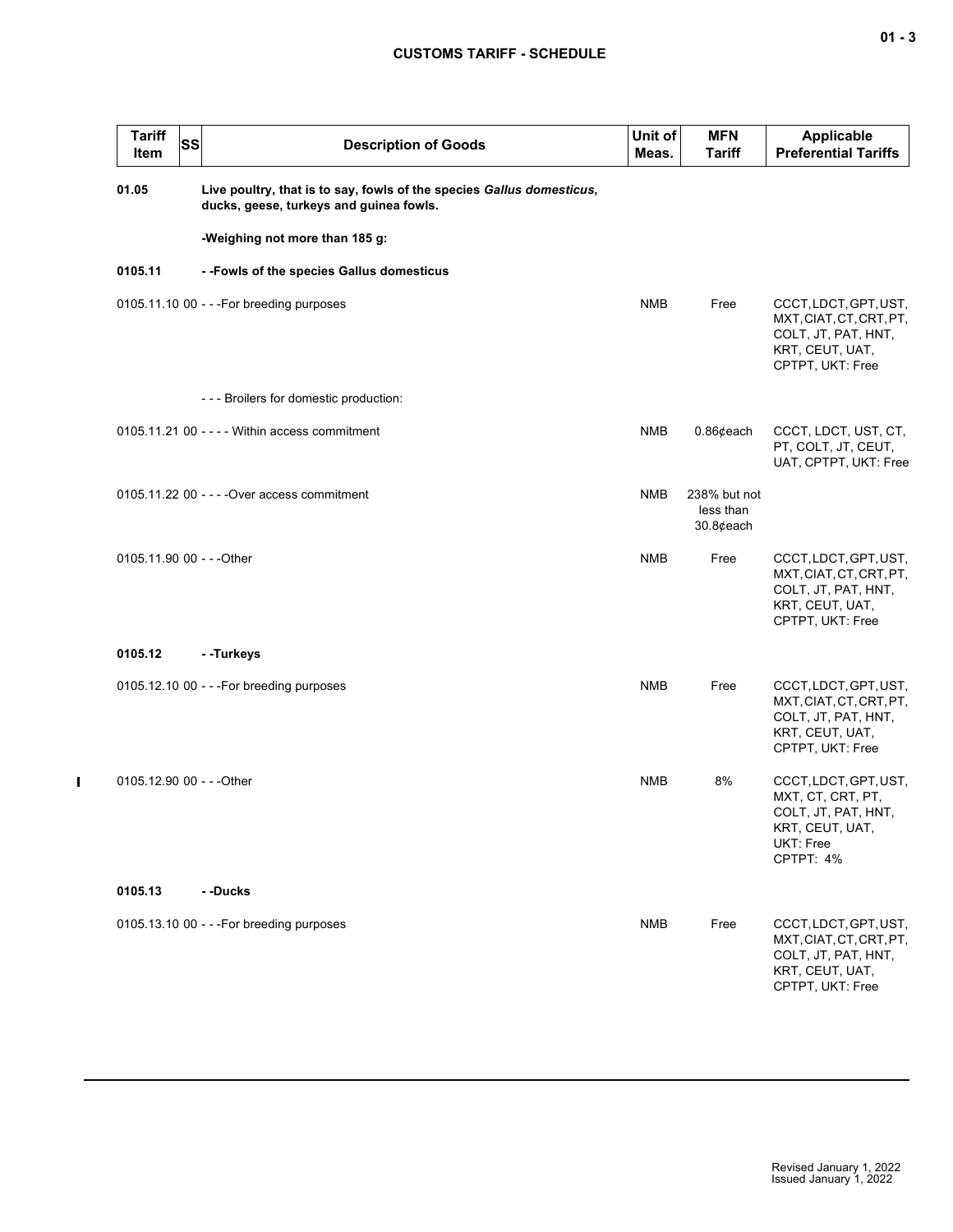| <b>Tariff</b><br><b>SS</b> | <b>Description of Goods</b>                                 | Unit of    | <b>MFN</b>    | Applicable                                                                                                     |
|----------------------------|-------------------------------------------------------------|------------|---------------|----------------------------------------------------------------------------------------------------------------|
| Item                       |                                                             | Meas.      | <b>Tariff</b> | <b>Preferential Tariffs</b>                                                                                    |
| 0105.13.90 00 - - - Other  |                                                             | <b>NMB</b> | 8%            | CCCT, LDCT, GPT, UST,<br>MXT, CT, CRT, PT,<br>COLT, JT, PAT, HNT,<br>KRT, CEUT, UAT,<br>CPTPT, UKT: Free       |
| 0105.14                    | - -Geese                                                    |            |               |                                                                                                                |
|                            | 0105.14.10 00 - - - For breeding purposes                   | <b>NMB</b> | Free          | CCCT, LDCT, GPT, UST,<br>MXT, CIAT, CT, CRT, PT,<br>COLT, JT, PAT, HNT,<br>KRT, CEUT, UAT,<br>CPTPT, UKT: Free |
| 0105.14.90 00 - - - Other  |                                                             | <b>NMB</b> | 8%            | CCCT, LDCT, GPT, UST,<br>MXT, CT, CRT, PT,<br>COLT, JT, PAT, HNT,<br>KRT, CEUT, UAT,<br>CPTPT, UKT: Free       |
| 0105.15                    | - - Guinea fowls                                            |            |               |                                                                                                                |
|                            |                                                             |            |               |                                                                                                                |
|                            | 0105.15.10 00 - - - For breeding purposes                   | <b>NMB</b> | Free          | CCCT, LDCT, GPT, UST,<br>MXT, CIAT, CT, CRT, PT,<br>COLT, JT, PAT, HNT,<br>KRT, CEUT, UAT,<br>CPTPT, UKT: Free |
| 0105.15.90 00 - - - Other  |                                                             | <b>NMB</b> | 2.5%          | CCCT, LDCT, GPT, UST,<br>MXT, CT, CRT, PT,<br>COLT, JT, PAT, HNT,<br>KRT, CEUT, UAT,<br>CPTPT, UKT: Free       |
|                            | -Other:                                                     |            |               |                                                                                                                |
| 0105.94                    | --Fowls of the species Gallus domesticus                    |            |               |                                                                                                                |
| 0105.94.10                 | ---For breeding purposes;<br>Spent fowl;<br>Started pullets |            | $2.82$ ¢/kg   | CCCT, LDCT, UST, CT,<br>CRT, PT, COLT, JT, HNT,<br>KRT, CEUT, UAT,<br>UKT: Free<br>CPTPT: 1.53¢/kg             |
|                            | -----For breeding purposes; Started pullets:                |            |               |                                                                                                                |
|                            |                                                             | <b>KGM</b> |               |                                                                                                                |
|                            |                                                             | <b>KGM</b> |               |                                                                                                                |
|                            |                                                             | <b>KGM</b> |               |                                                                                                                |
|                            |                                                             |            |               |                                                                                                                |

- - -Other:

 $\mathbf{I}$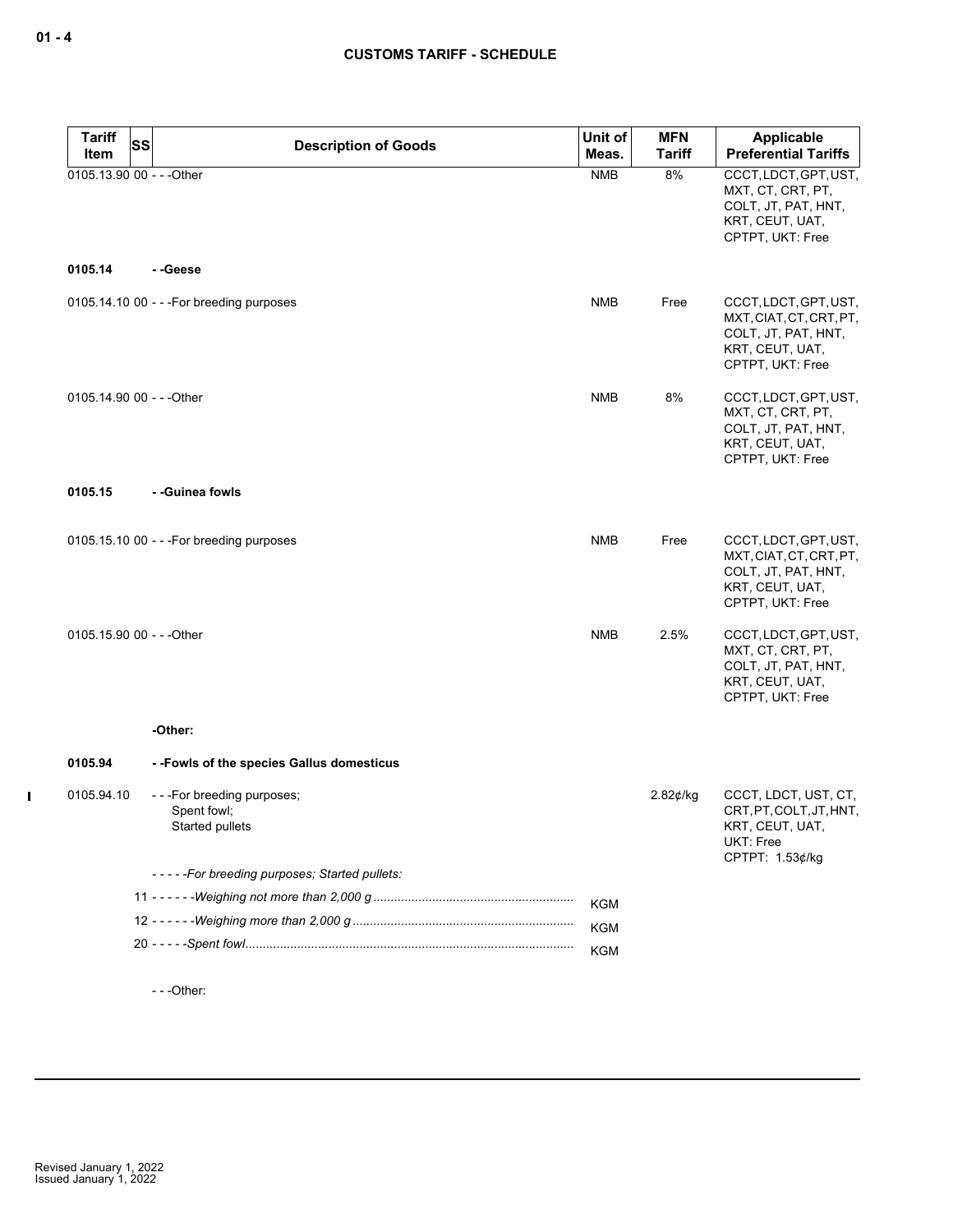# **CUSTOMS TARIFF - SCHEDULE**

| <b>Tariff</b><br>Item      | SS | <b>Description of Goods</b>                                                                                                                                                                                   | Unit of<br>Meas.  | <b>MFN</b><br><b>Tariff</b>                  | <b>Applicable</b><br><b>Preferential Tariffs</b>                                                               |
|----------------------------|----|---------------------------------------------------------------------------------------------------------------------------------------------------------------------------------------------------------------|-------------------|----------------------------------------------|----------------------------------------------------------------------------------------------------------------|
| 0105.94.91                 |    | - - - - Within access commitment                                                                                                                                                                              |                   | $1.9$ ¢/kg                                   | CCCT, LDCT, UST, CT,<br>PT, COLT, JT, CEUT,<br>UAT, CPTPT, UKT: Free                                           |
|                            |    |                                                                                                                                                                                                               | <b>KGM</b><br>KGM |                                              |                                                                                                                |
| 0105.94.92                 |    | ----Over access commitment                                                                                                                                                                                    |                   | 238% but not<br>less than<br>\$1.25/kg       |                                                                                                                |
|                            |    |                                                                                                                                                                                                               | KGM<br>KGM        |                                              |                                                                                                                |
| 0105.99                    |    | - -Other                                                                                                                                                                                                      |                   |                                              |                                                                                                                |
|                            |    | ---Turkeys:                                                                                                                                                                                                   |                   |                                              |                                                                                                                |
|                            |    | $0105.99.1100 - -$ - Within access commitment                                                                                                                                                                 | KGM               | $1.9$ ¢/kg                                   | CCCT, LDCT, UST, CT,<br>PT, COLT, JT, PAT,<br>CEUT, UAT, CPTPT,<br>UKT: Free                                   |
|                            |    | 0105.99.12 00 - - - - Over access commitment                                                                                                                                                                  |                   | KGM 154.5% but not<br>less than<br>\$1.60/kg |                                                                                                                |
| 0105.99.90 00 - - - Other  |    |                                                                                                                                                                                                               | <b>KGM</b>        | 3%                                           | CCCT, LDCT, UST, CT,<br>CRT, PT, COLT, JT, PAT,<br>HNT, CEUT, UAT,<br>CPTPT, UKT: Free                         |
| 01.06                      |    | Other live animals.                                                                                                                                                                                           |                   |                                              |                                                                                                                |
|                            |    | -Mammals:                                                                                                                                                                                                     |                   |                                              |                                                                                                                |
| 0106.11.00 00 - - Primates |    |                                                                                                                                                                                                               | <b>NMB</b>        | Free                                         | CCCT, LDCT, GPT, UST,<br>MXT, CIAT, CT, CRT, PT,<br>COLT, JT, PAT, HNT,<br>KRT, CEUT, UAT,<br>CPTPT, UKT: Free |
|                            |    | 0106.12.00 00 - -Whales, dolphins and porpoises (mammals of the order Cetecea);<br>manatees and dugongs (mammals of the order Sirenia); seals, sea<br>lions and walruses (mammals of the suborder Pinnipedia) | NMB               | Free                                         | CCCT, LDCT, GPT, UST,<br>MXT, CIAT, CT, CRT, PT,<br>COLT, JT, PAT, HNT,<br>KRT, CEUT, UAT,<br>CPTPT, UKT: Free |
|                            |    | 0106.13.00 00 - - Camels and other camelids (Camelidae)                                                                                                                                                       | NMB               | Free                                         | CCCT, LDCT, GPT, UST,<br>MXT, CIAT, CT, CRT, PT,<br>COLT, JT, PAT, HNT,<br>KRT, CEUT, UAT,<br>CPTPT, UKT: Free |
|                            |    | 0106.14.00 00 - - Rabbits and hares                                                                                                                                                                           | NMB               | Free                                         | CCCT, LDCT, GPT, UST,<br>MXT, CIAT, CT, CRT, PT,<br>COLT, JT, PAT, HNT,<br>KRT, CEUT, UAT,<br>CPTPT, UKT: Free |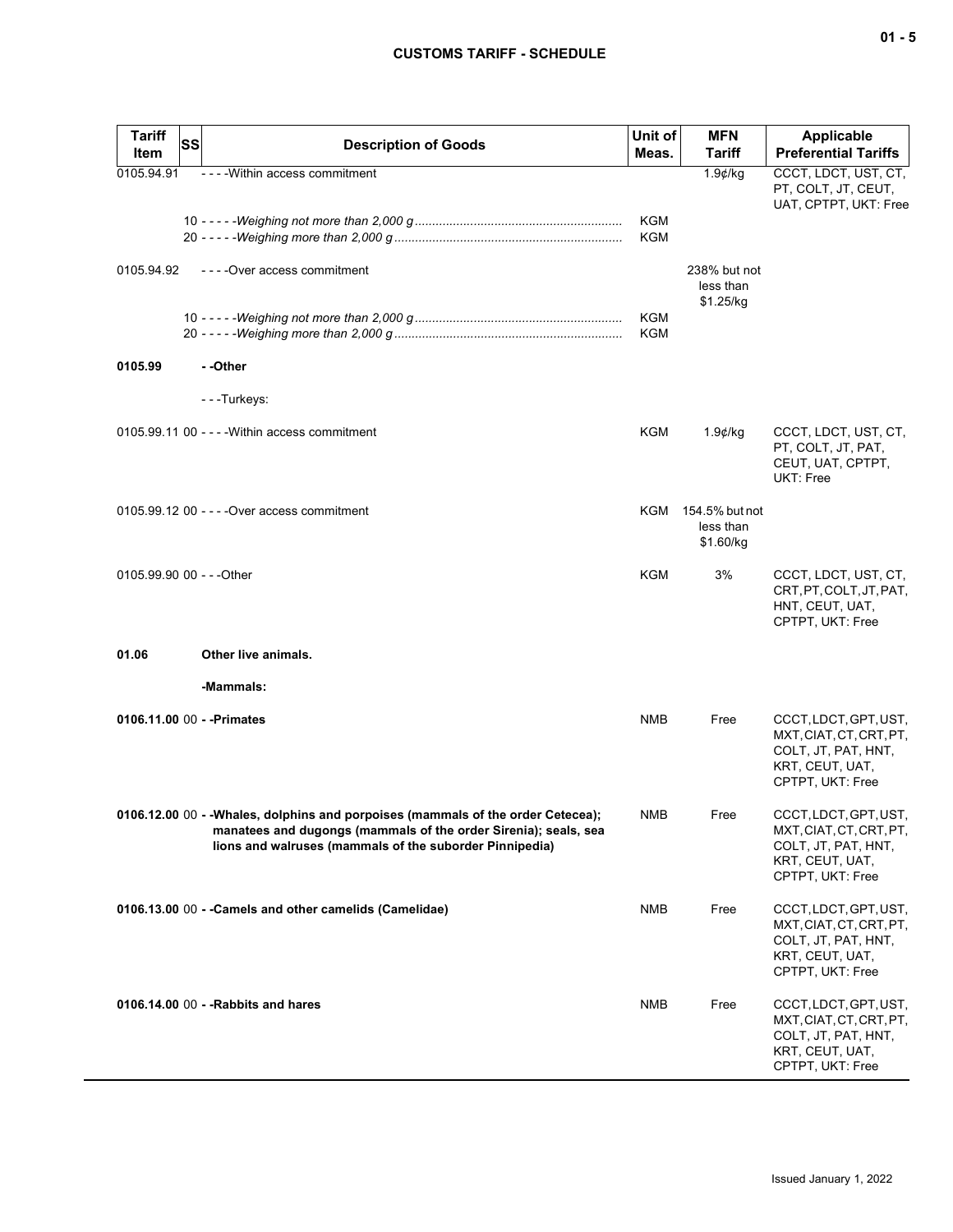| <b>Tariff</b><br>Item | <b>SS</b> | <b>Description of Goods</b>                                                          | Unit of<br>Meas.                           | <b>MFN</b><br>Tariff | Applicable<br><b>Preferential Tariffs</b>                                                                      |
|-----------------------|-----------|--------------------------------------------------------------------------------------|--------------------------------------------|----------------------|----------------------------------------------------------------------------------------------------------------|
| 0106.19.00            |           | --Other                                                                              |                                            | Free                 | CCCT, LDCT, GPT, UST,<br>MXT, CIAT, CT, CRT, PT,<br>COLT, JT, PAT, HNT,<br>KRT, CEUT, UAT,<br>CPTPT, UKT: Free |
|                       |           |                                                                                      | <b>NMB</b><br><b>NMB</b>                   |                      |                                                                                                                |
|                       |           | 0106.20.00 00 -Reptiles (including snakes and turtles)                               | <b>NMB</b>                                 | Free                 | CCCT, LDCT, GPT, UST,<br>MXT, CIAT, CT, CRT, PT,<br>COLT, JT, PAT, HNT,<br>KRT, CEUT, UAT,<br>CPTPT, UKT: Free |
|                       |           | -Birds:                                                                              |                                            |                      |                                                                                                                |
|                       |           | 0106.31.00 00 - - Birds of prey                                                      | <b>NMB</b>                                 | Free                 | CCCT, LDCT, GPT, UST,<br>MXT.CIAT.CT.CRT.PT.<br>COLT, JT, PAT, HNT,<br>KRT, CEUT, UAT,<br>CPTPT, UKT: Free     |
|                       |           | 0106.32.00 00 - -Psittaciformes (including parrots, parakeets, macaws and cockatoos) | NMB                                        | Free                 | CCCT, LDCT, GPT, UST,<br>MXT, CIAT, CT, CRT, PT,<br>COLT, JT, PAT, HNT,<br>KRT, CEUT, UAT,<br>CPTPT, UKT: Free |
|                       |           | 0106.33.00 00 - - Ostriches; emus (Dromaius novaehollandiae)                         | <b>NMB</b>                                 | Free                 | CCCT, LDCT, GPT, UST,<br>MXT, CIAT, CT, CRT, PT,<br>COLT, JT, PAT, HNT,<br>KRT, CEUT, UAT,<br>CPTPT, UKT: Free |
| 0106.39.00            |           | --Other                                                                              |                                            | Free                 | CCCT, LDCT, GPT, UST,<br>MXT, CIAT, CT, CRT, PT,<br>COLT, JT, PAT, HNT,<br>KRT, CEUT, UAT,<br>CPTPT, UKT: Free |
|                       |           |                                                                                      | <b>NMB</b><br><b>NMB</b>                   |                      |                                                                                                                |
|                       |           | -Insects:                                                                            |                                            |                      |                                                                                                                |
| 0106.41.00            |           | - -Bees                                                                              |                                            | Free                 | CCCT, LDCT, GPT, UST,<br>MXT, CIAT, CT, CRT, PT,<br>COLT, JT, PAT, HNT,<br>KRT, CEUT, UAT,<br>CPTPT, UKT: Free |
|                       |           |                                                                                      | <b>KGM</b><br><b>NMB</b><br>$\blacksquare$ |                      |                                                                                                                |